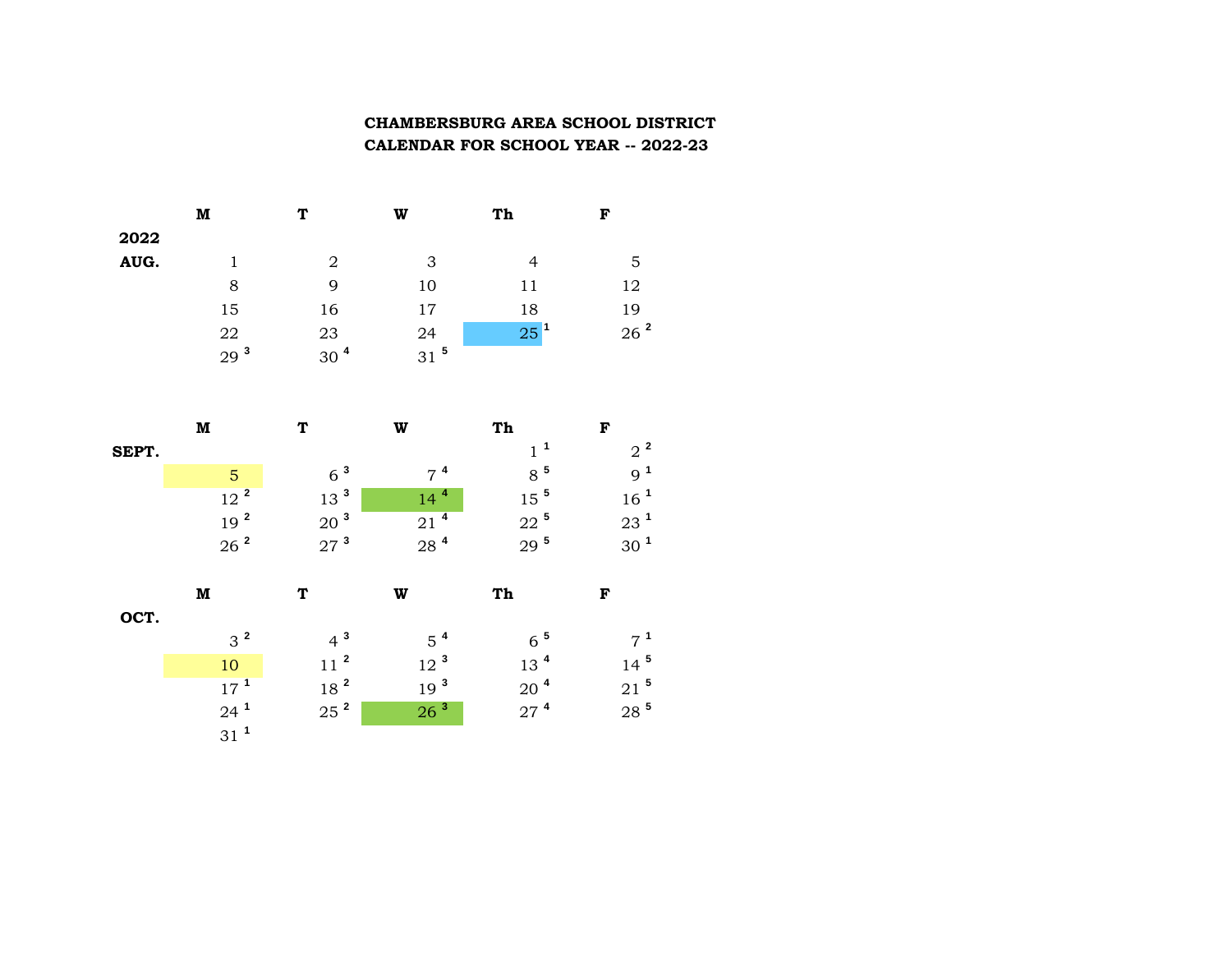|            | M               | T                                       | W                  | Th              | F                  |
|------------|-----------------|-----------------------------------------|--------------------|-----------------|--------------------|
| <b>NOV</b> |                 | $\overline{\mathbf{2}}$<br>$\mathbf{1}$ | 2 <sup>3</sup>     | 3 <sup>4</sup>  | 4 <sup>5</sup>     |
|            | $7^1$           | 8 <sup>2</sup>                          | $9^{\overline{3}}$ | 10 <sup>4</sup> | 11                 |
|            | $14^5$          | 15 <sup>1</sup>                         | 16 <sup>2</sup>    | 17 <sup>3</sup> | 18 <sup>4</sup>    |
|            | $21$ $^{\rm 5}$ | $22^1$                                  | $23^2$             | 24              | 25                 |
|            | 28              | 29                                      | 30 <sup>3</sup>    |                 |                    |
|            |                 |                                         |                    |                 |                    |
|            |                 |                                         |                    |                 |                    |
|            | M               | T                                       | W                  | Th              | $\mathbf F$        |
|            |                 |                                         |                    |                 |                    |
| DEC.       |                 |                                         |                    | 1 <sup>4</sup>  | $\rm 2$ $^{\rm 5}$ |
|            | $5^1$           | $6^2$                                   | 7 <sup>3</sup>     | $8^4$           | 9 <sup>5</sup>     |
|            | 12 <sup>1</sup> | $13$ $^{\rm 2}$                         | 14 <sup>3</sup>    | 15 <sup>4</sup> | $16\ ^{\,5}$       |
|            | 19 <sup>1</sup> | $20\ ^2$                                | 21 <sup>3</sup>    | 22              | 23                 |
|            | 26              | $\sqrt{27}$                             | 28                 | 29              | 30                 |
|            |                 |                                         |                    |                 |                    |
|            |                 |                                         |                    |                 |                    |
| 2023       | M               | T                                       | W                  | Th              | $\mathbf F$        |
| JAN.       | $\overline{2}$  | 3 <sup>4</sup>                          | $4^5$              | $5^1$           | $6\ ^2$            |
|            | 9 <sup>3</sup>  | 10 <sup>4</sup>                         | 11 <sup>5</sup>    | 12 <sup>1</sup> | 13 <sup>2</sup>    |
|            | 16              | $17\ ^3$                                | 18 <sup>4</sup>    | 19 <sup>5</sup> | $20$ $^{\rm 1}$    |
|            | 23 <sup>2</sup> | $24$ $^{\rm 3}$                         | $25$ <sup>4</sup>  | $26~^{\rm 5}$   | $27^1$             |
|            | 30 <sup>2</sup> | $31$ $^3$                               |                    |                 |                    |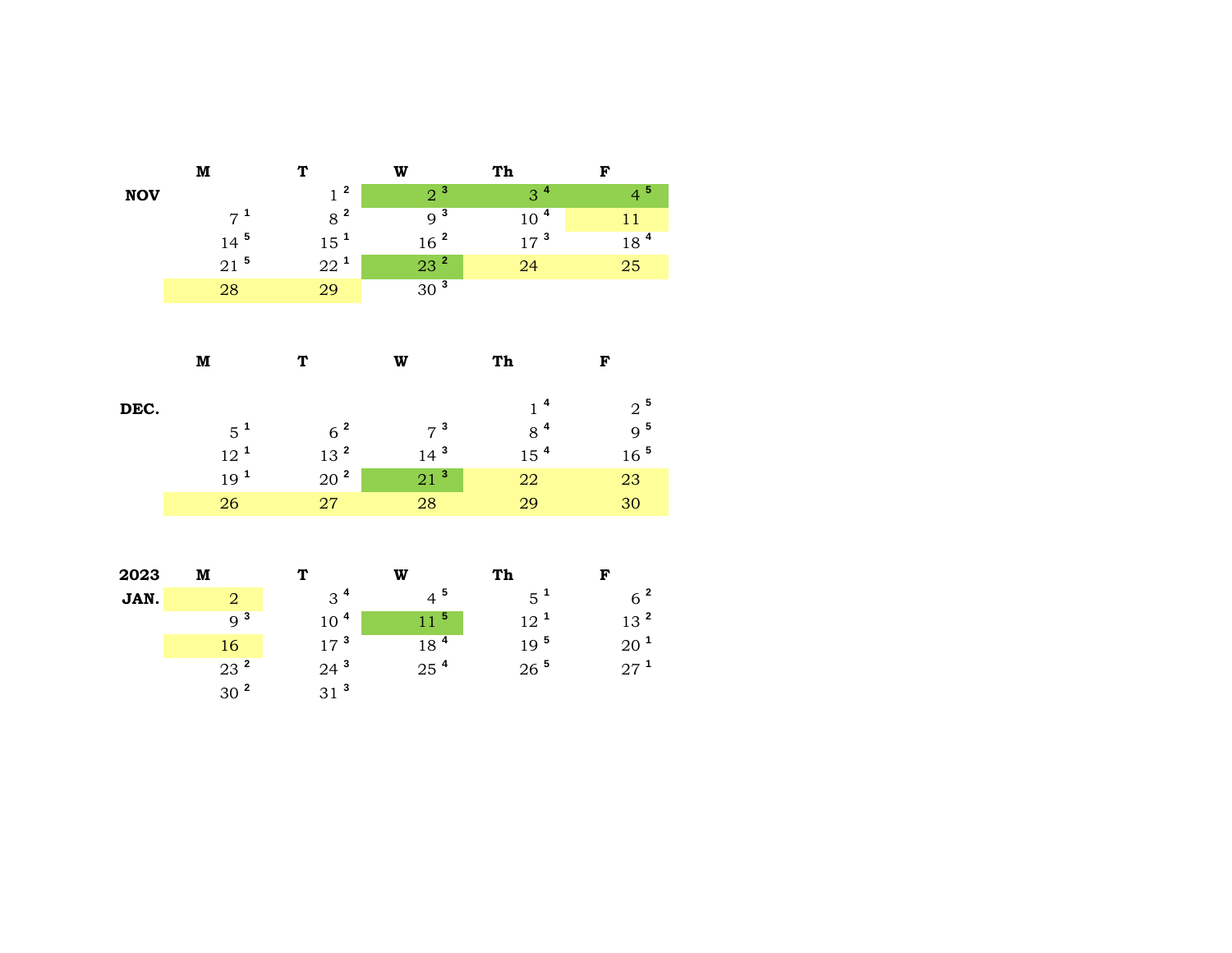|      | M               |                    | W              | Th              | F               |
|------|-----------------|--------------------|----------------|-----------------|-----------------|
| FEB. |                 |                    | 1 <sup>4</sup> | $2^5$           | $3^1$           |
|      | 6 <sup>2</sup>  | 7 <sup>3</sup>     | 8 <sup>4</sup> | 9 <sup>5</sup>  | 10 <sup>1</sup> |
|      | 13 <sup>2</sup> | $14^{3}$           | $15^4$         | 16 <sup>5</sup> | 17              |
|      | 20              | $21^1$             | $22^2$         | 23 <sup>3</sup> | $24^4$          |
|      | $27^5$          | $28^{\frac{1}{2}}$ |                |                 |                 |
|      |                 |                    |                |                 |                 |

|      | M                  |            | w               | Th              |                 |
|------|--------------------|------------|-----------------|-----------------|-----------------|
| MAR. |                    |            | 1 <sup>2</sup>  | 2 <sup>3</sup>  | $3^4$           |
|      | $6^{5}$            | $7^1$      | 8 <sup>2</sup>  | 9 <sup>3</sup>  | 10 <sup>4</sup> |
|      | $13^{\text{5}}$    | $14^{1}$   | 15 <sup>2</sup> | 16 <sup>3</sup> | 17              |
|      | 20 <sup>4</sup>    | $21^5$     | $22^1$          | 23 <sup>2</sup> | $24^3$          |
|      | $27^{\frac{4}{5}}$ | $28^{\,5}$ | 29 <sup>1</sup> | 30 <sup>2</sup> | 31 <sup>3</sup> |

|      | M        |                 | W               | Th                 |                 |
|------|----------|-----------------|-----------------|--------------------|-----------------|
| APR. | $3^4$    | $4^{5}$         | $5^{\text{1}}$  | 6 <sup>2</sup>     |                 |
|      |          | $11^{3}$        | 12 <sup>4</sup> | $13^5$             | 14 <sup>1</sup> |
|      | $17^{2}$ | 18 <sup>3</sup> | 19 <sup>4</sup> | $20^{\frac{5}{2}}$ | 21 <sup>1</sup> |
|      | $24^2$   | 25 <sup>3</sup> | 26 <sup>4</sup> | $27^{\frac{5}{2}}$ | $28^{\degree}$  |

|            | м               | ጥ               | W               | Th                 | F               |
|------------|-----------------|-----------------|-----------------|--------------------|-----------------|
| <b>MAY</b> | 1 <sup>2</sup>  | $2^{3}$         | $3^4$           | $4^{\frac{5}{2}}$  | $5^1$           |
|            | $8^2$           | Q <sup>3</sup>  | 10 <sup>4</sup> | $11^{5}$           | $12^{1}$        |
|            | 15 <sup>2</sup> | 16 <sup>3</sup> | $17^{4}$        | 18 <sup>5</sup>    | 19 <sup>1</sup> |
|            | $22^2$          | $23^3$          | $24^4$          | $25^{\frac{5}{2}}$ | 26 <sup>1</sup> |
|            | 29              | 30 <sup>2</sup> | $31^3$          |                    |                 |